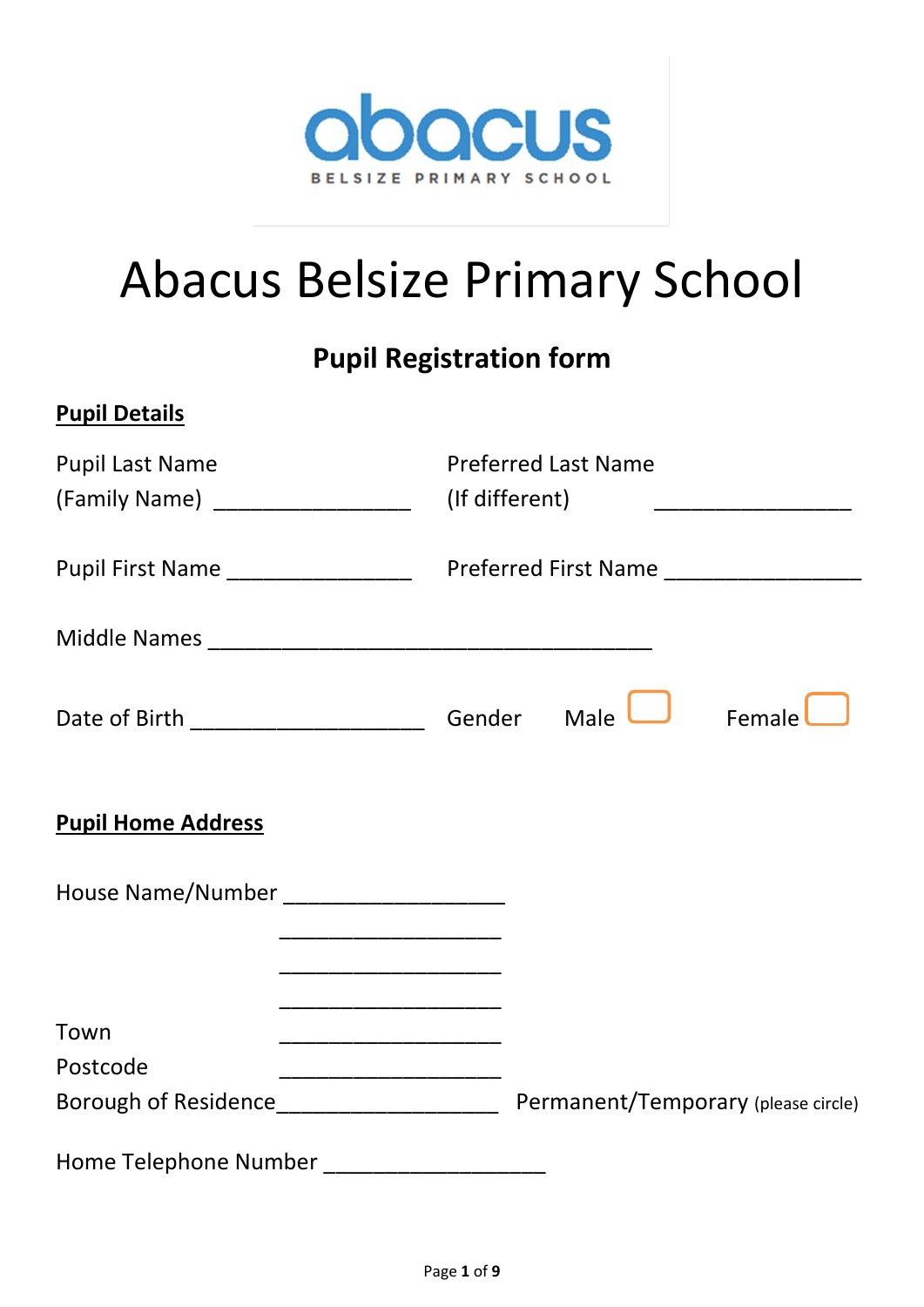# **Parent/Carers Details**

Who does the pupil live with? \_\_\_\_\_\_\_\_\_\_\_\_\_\_\_\_\_\_\_\_\_\_\_\_\_\_\_\_\_\_\_\_\_\_\_\_\_\_\_\_

| Parent/Carer 1                                                                                                       | Parent/Carer 2                           |
|----------------------------------------------------------------------------------------------------------------------|------------------------------------------|
| Title _______________________________                                                                                | Title __________________________________ |
| Surname _______________________                                                                                      | Surname ______________________           |
|                                                                                                                      | First Name _______________________       |
|                                                                                                                      |                                          |
| Occupation_______________________                                                                                    | Occupation_____________________          |
| Relationship to pupil______________                                                                                  | Relationship to pupil_____________       |
| Parental responsibility? Y / N                                                                                       | Parental responsibility? Y / N           |
| Address ____________________________                                                                                 | Address____________________________      |
| <u> 1989 - Johann John Harry Harry Harry Harry Harry Harry Harry Harry Harry Harry Harry Harry Harry Harry Harry</u> |                                          |
| Postcode_________________________                                                                                    | Postcode________________________         |
| Home Tel. No. __________________                                                                                     | Home Tel. No. ____________________       |
| Work Tel. No. ___________________                                                                                    | Work Tel. No. ____________________       |
|                                                                                                                      |                                          |

| Should correspondence be |  |  |  |
|--------------------------|--|--|--|
| addressed to this person |  |  |  |
| Yes / No                 |  |  |  |

Should correspondence be addressed to this person Yes / No

Should correspondence be addressed jointly Yes / No

Is a translator required when communicating with either of these contacts? Parent/Carer 1 Yes / No Parent/Carer 2 Yes / No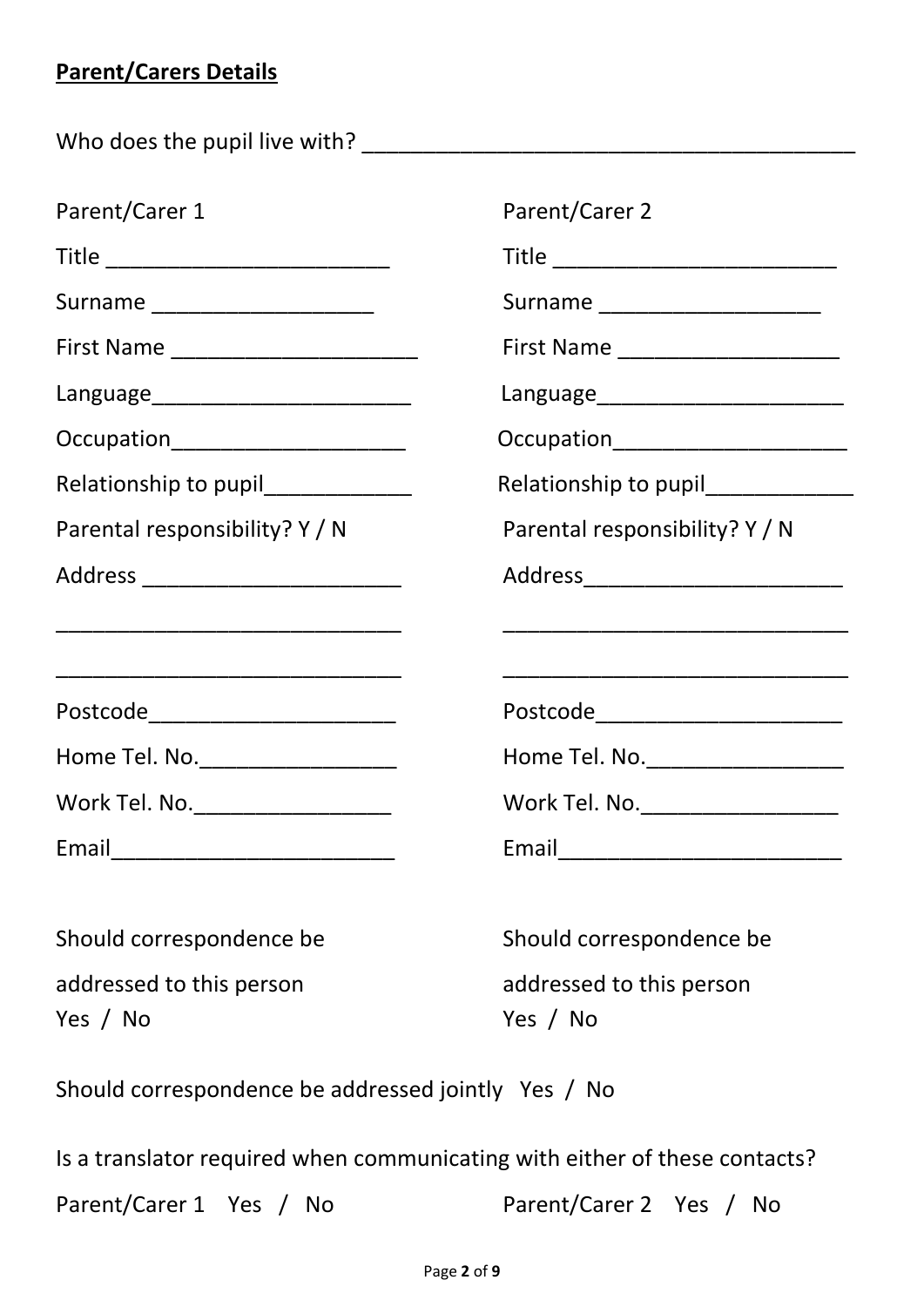Do you have a translator you would like to use? Yes / No

Name \_\_\_\_\_\_\_\_\_\_\_\_\_\_\_\_\_\_\_\_\_\_\_\_\_\_\_\_\_\_

Telephone Number **Telephone** Number

### **Emergency Contact Details**

**(Please ensure that this nominated person would be available at short notice in the event of an emergency)** 

| <b>Name</b> | Tel. No. | <b>Mobile No.</b> | <b>Relationship to child</b> |
|-------------|----------|-------------------|------------------------------|
|             |          |                   |                              |
|             | W        |                   |                              |
|             |          |                   |                              |
|             | W        |                   |                              |
| 3.          |          |                   |                              |
|             | W        |                   |                              |

#### **Lunchtime arrangements**

Stay for School Dinners

Bring Packed Lunch \_\_\_\_\_\_\_\_\_\_\_\_\_\_\_\_\_

Is your child entitled to Free School Meals Yes / No

You are entitled to claim free school meals, if you are in receipt of  $-$  income support, **income based job seekers allowance, support from NASS or support from a local authority SSAT. If you are entitled to claim free school meals but want you child to have a packed lunch please claim anyway.** 

#### **Educational History**

Previous Nursery/School attended in the UK

| Name | Address |
|------|---------|
|      |         |
|      |         |
|      |         |

Has your child attended Nursery/School outside of the UK? Yes / No

Please give details \_\_\_\_\_\_\_\_\_\_\_\_\_\_\_\_\_\_\_\_\_\_\_\_\_\_\_\_\_\_\_\_\_\_\_\_\_\_\_\_\_\_\_\_\_\_\_\_\_

Name of last school and the state of last school and the state of last school and the state of the state of the state of the state of the state of the state of the state of the state of the state of the state of the state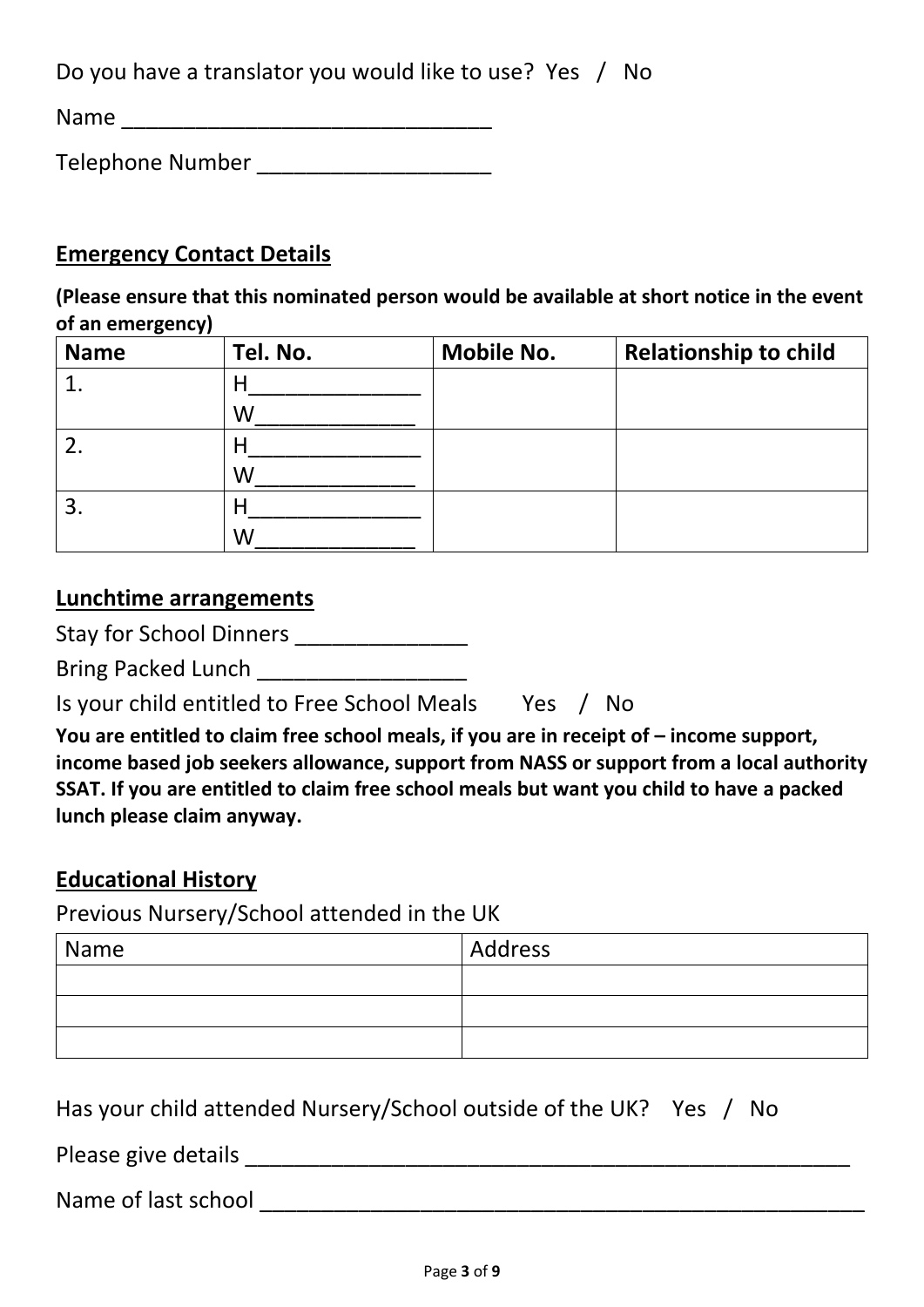Date of leaving \_\_\_\_\_\_\_\_\_\_\_\_\_\_\_\_\_\_\_\_\_\_\_\_\_\_\_\_\_\_\_\_\_\_\_\_\_\_\_\_\_\_\_

Reasons for leaving last school entitled and the control of the control of the control of the control of the control of the control of the control of the control of the control of the control of the control of the control

| <b>Additional</b>               |  |
|---------------------------------|--|
| Ethnicity_______                |  |
| <b>Religious Affliction</b>     |  |
| • Christian                     |  |
| Hindu                           |  |
| • Jewish                        |  |
| Sikh                            |  |
| Islam                           |  |
| No Religion                     |  |
| Other religion (please specify) |  |
| Refused                         |  |
| Country of birth<br>Nationality |  |
|                                 |  |

Festivals observed \_\_\_\_\_\_\_\_\_\_\_\_\_\_\_\_\_\_\_\_\_\_\_\_\_\_\_\_\_\_\_\_\_\_\_\_\_\_\_\_\_\_\_ Place of Worship \_\_\_\_\_\_\_\_\_\_\_\_\_\_\_\_\_\_\_\_\_\_\_\_\_\_\_\_\_\_\_\_\_\_\_\_\_\_\_\_\_\_\_

Do you wish to withdraw your child from Religious Education lessons? Y / N **Language Information**

|                     | Languages spoken at | Languages spoken at |
|---------------------|---------------------|---------------------|
|                     | home by pupil to:   | home to pupil by:   |
| Mother              |                     |                     |
| Father              |                     |                     |
| Grandparents        |                     |                     |
| <b>Siblings</b>     |                     |                     |
| <b>Other Family</b> |                     |                     |

Pupil's first language \_\_\_\_\_\_\_\_\_\_\_\_\_\_\_\_\_\_\_\_\_\_\_\_\_\_\_\_\_\_\_\_\_\_\_\_\_\_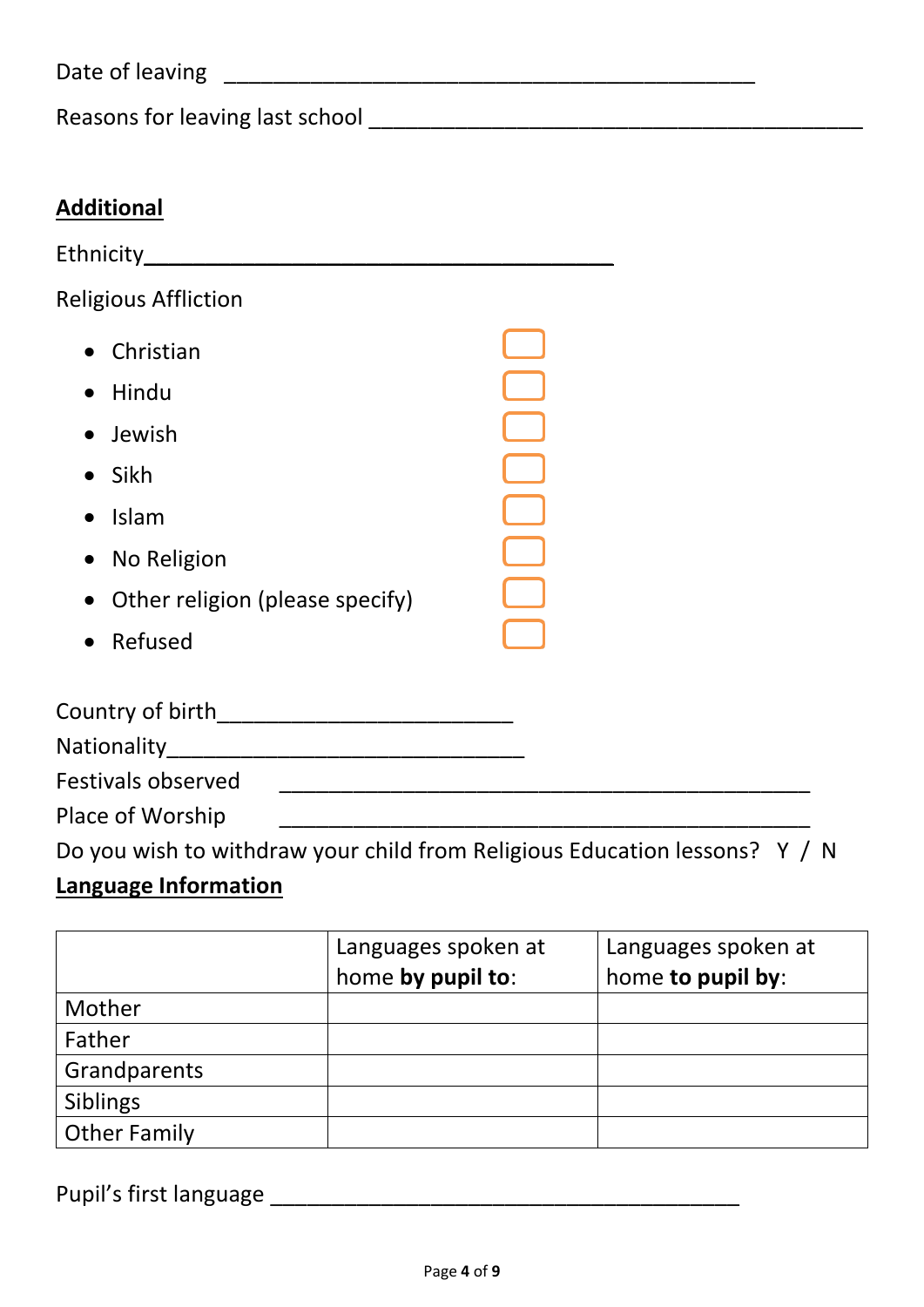Can your child read in this language? Yes / No Can your child write in this language? Yes / No

# **Medical Information**

| Name of Doctor          |  |  |  |
|-------------------------|--|--|--|
| <b>Address</b>          |  |  |  |
|                         |  |  |  |
|                         |  |  |  |
| <b>Telephone Number</b> |  |  |  |

Does your child have any medical conditions that we should be aware of?

| Asthma                                     |                                                                                                      |  |  |
|--------------------------------------------|------------------------------------------------------------------------------------------------------|--|--|
| Eczema                                     |                                                                                                      |  |  |
| Epilepsy                                   |                                                                                                      |  |  |
| <b>ADHD</b>                                |                                                                                                      |  |  |
| Hay fever                                  |                                                                                                      |  |  |
| <b>Dyslexia</b>                            |                                                                                                      |  |  |
| Dyspraxia                                  |                                                                                                      |  |  |
| Eyesight problems                          |                                                                                                      |  |  |
| <b>Hearing problems</b>                    |                                                                                                      |  |  |
| Allergies                                  |                                                                                                      |  |  |
| Other (please specify)                     |                                                                                                      |  |  |
| Does your child wear glasses? Yes /<br>No. |                                                                                                      |  |  |
|                                            | ta a constantin a compositor de la contrata de la componentat de la construction de la constantin de |  |  |

|                            | Is your child on any medication that may affect his/her schooling (e.g. |
|----------------------------|-------------------------------------------------------------------------|
| concentration)? Yes / No   |                                                                         |
| If yes please give details |                                                                         |

|                            |          |  | Does your child require any medication during the day that will be held by the |
|----------------------------|----------|--|--------------------------------------------------------------------------------|
| school?                    | Yes / No |  |                                                                                |
| If yes please give details |          |  |                                                                                |

Which baby clinic did your child attend? \_\_\_\_\_\_\_\_\_\_\_\_\_\_\_\_\_\_\_\_\_\_\_\_\_\_\_\_\_\_\_\_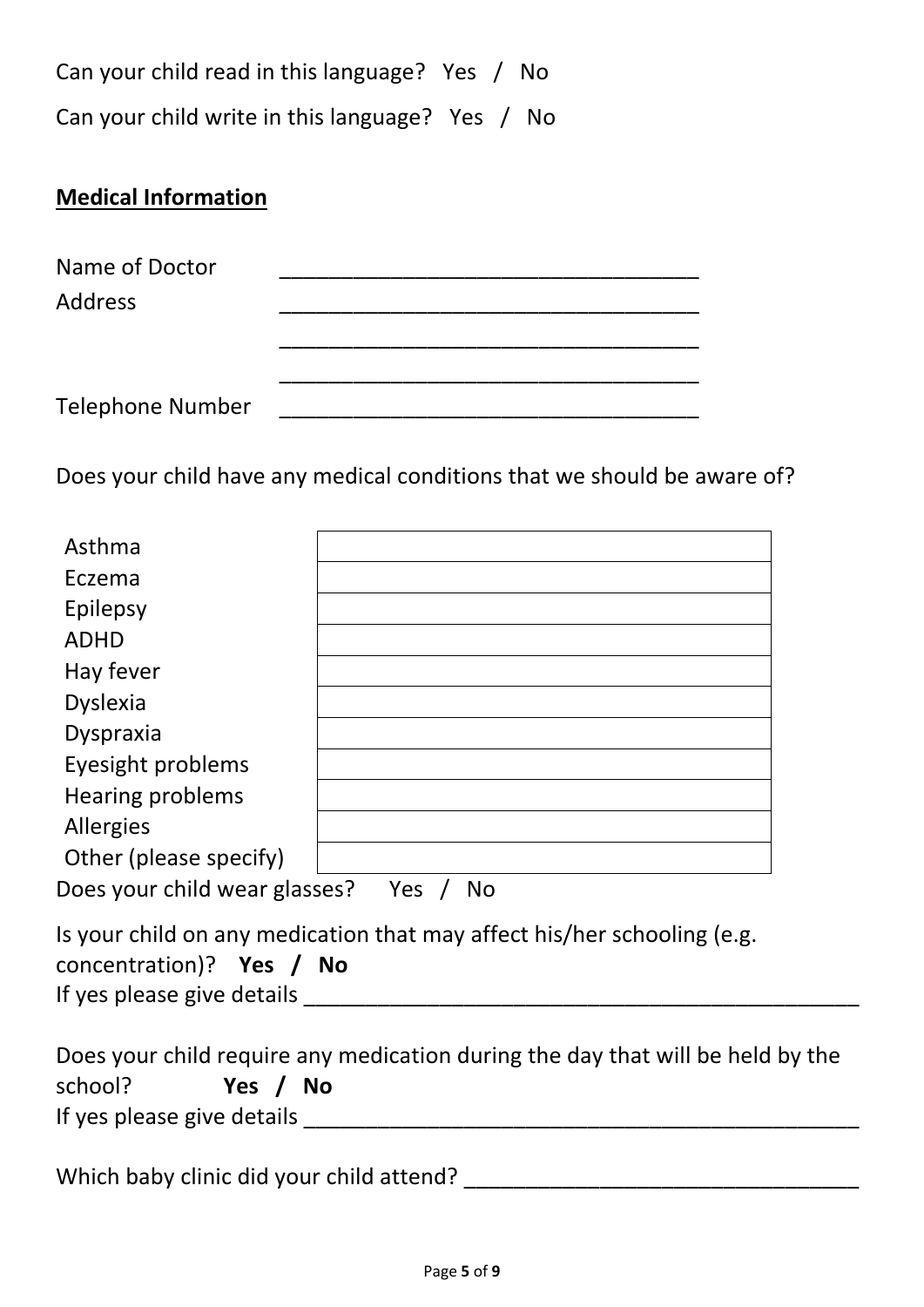Has your child had his/her pre-school booster Yes / No / Don't know

# **Dietary Needs**

| Vegetarian         | No nuts of any type |
|--------------------|---------------------|
| <b>Gluten free</b> | No pork             |
| Halal              | Seafood allergy     |
| Kosher foods only  | Any other           |
| No Dairy Products  |                     |

| No nuts of any type |  |
|---------------------|--|
| No pork             |  |
| Seafood allergy     |  |
| Any other           |  |
|                     |  |

# **Agency / Community Links**

| Has the family had support from:                         |  |
|----------------------------------------------------------|--|
| Community Language groups                                |  |
| <b>National Asylum Support Service</b>                   |  |
| <b>Speech Therapist</b>                                  |  |
| <b>Child and Family Support</b>                          |  |
| Social Services/ Children's services                     |  |
| Shelter/Refuge                                           |  |
| Other (Please specify)                                   |  |
| Contact Names and Numbers for any organisation above (if |  |
| relevant)                                                |  |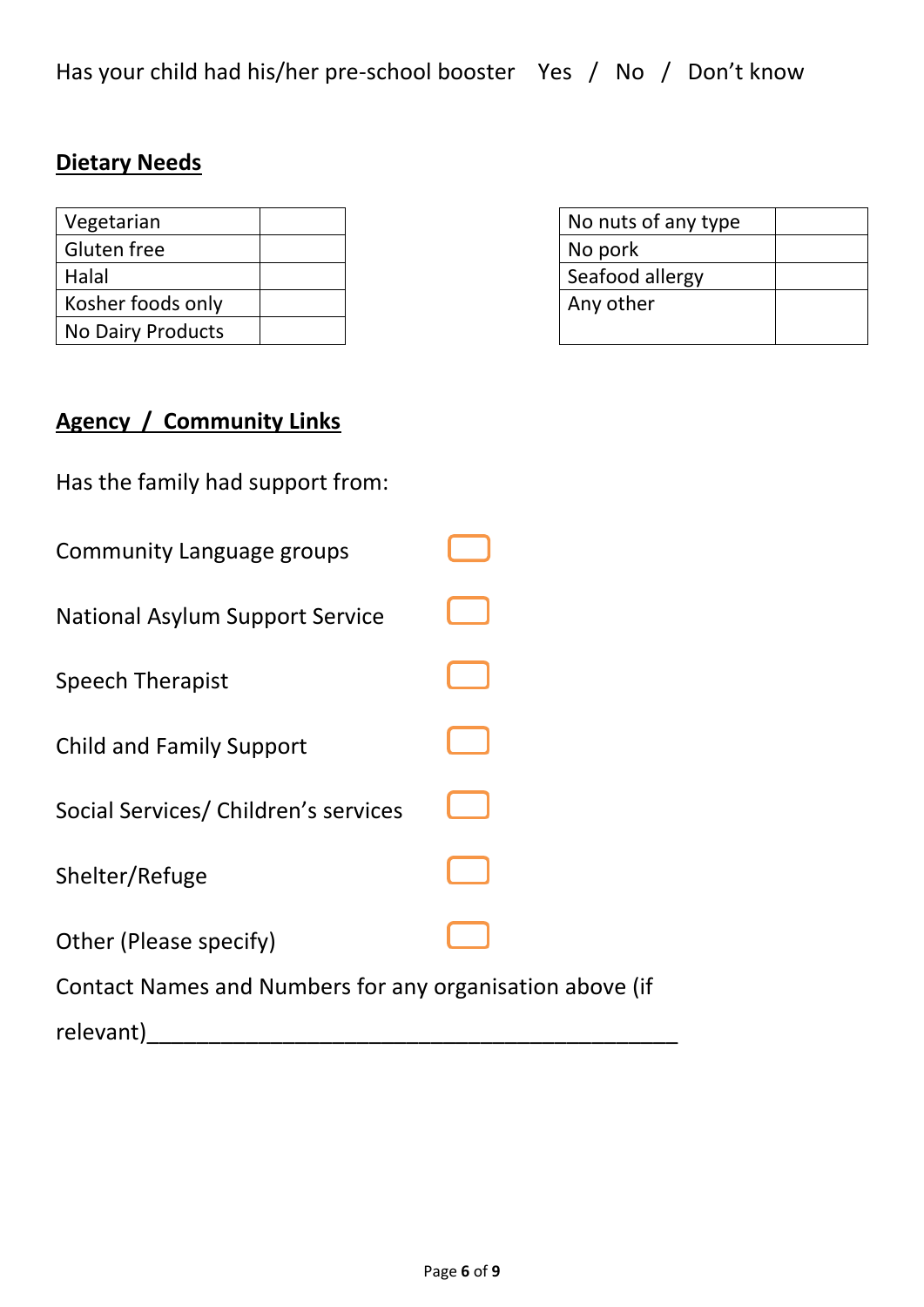# **Progress / Skills / Interests**

(More in-depth information will be gathered during the home/nursery visit)

| Home interests / activities    |  |
|--------------------------------|--|
|                                |  |
| Friendships and social         |  |
| matters                        |  |
|                                |  |
| Is there anything you can tell |  |
| us about your child that will  |  |
| help us to help them?          |  |
| Does your child have (or is in |  |
| the process of having) a       |  |
| statement of Special           |  |
| <b>Educational Needs?</b>      |  |
| Does your child have/need      |  |
| any extra support whilst at    |  |
| school?                        |  |
|                                |  |

#### **Family Details**

Position in Family 1 2 3 4 5 6 7 8 (Please circle)

Siblings currently in Education

| <b>Name</b> | <b>DOB</b> | <b>School Attended</b> |
|-------------|------------|------------------------|
|             |            |                        |
|             |            |                        |
|             |            |                        |
|             |            |                        |

Does your child know anyone who is attending Abacus Belsize or who will be

starting Abacus Belsize soon? Yes / No

If Yes please give details \_\_\_\_\_\_\_\_\_\_\_\_\_\_\_\_\_\_\_\_\_\_\_\_\_\_\_\_\_\_\_\_\_\_\_\_\_\_\_\_\_\_\_